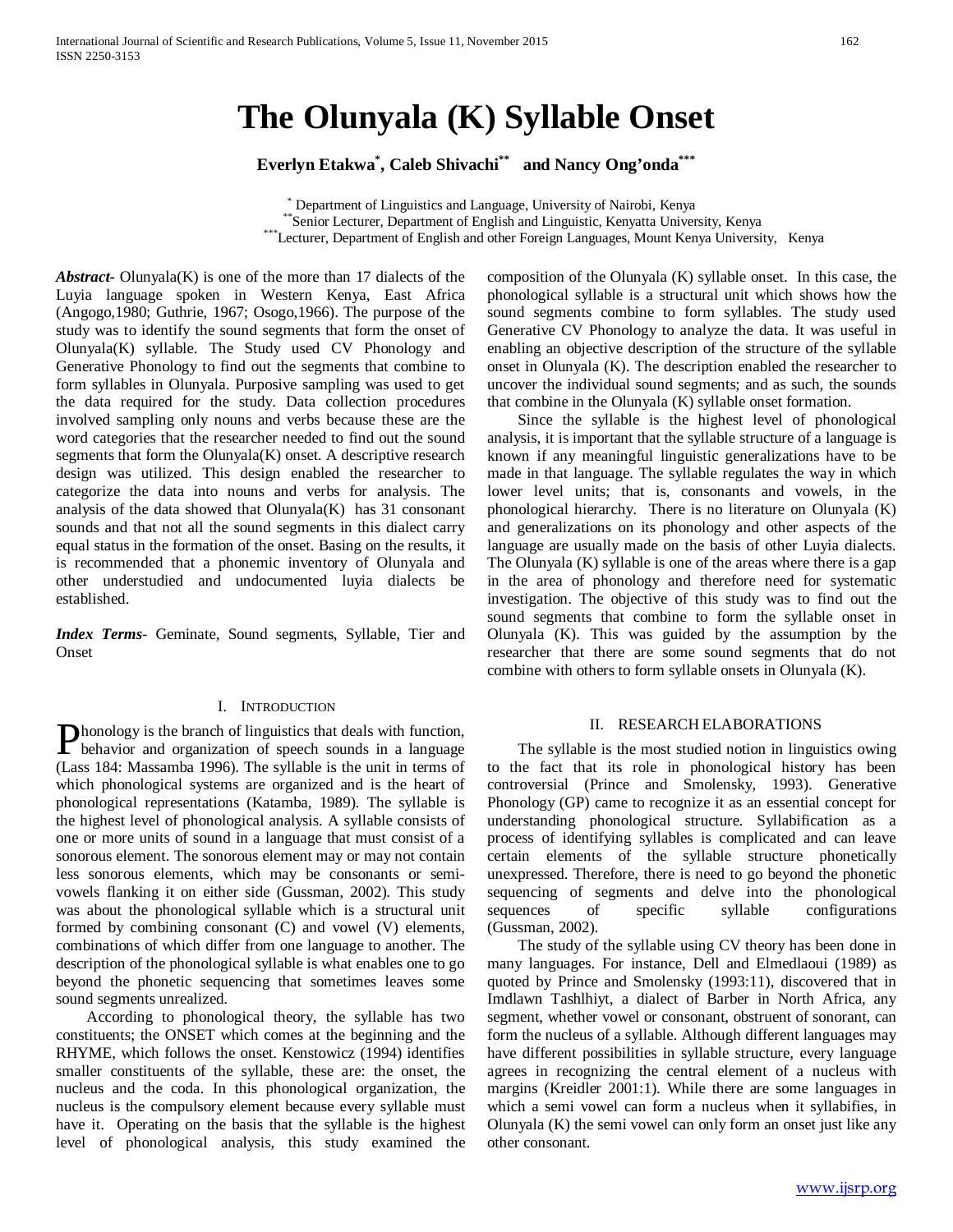The study on Verb Tonology in Olunyala (B) by Onyango (2006) shows how the CV syllable structure is preserved in tone allocation. The issue of the preservation of the CV syllable structure was used to investigate the preferred syllable structure in the Olunyala (K) onset. Savala, (2005) observes that Lwitakho, which is one of the Luyia dialects, has lost the preprefixes which are the vowels that precede the prefixes, e.g. omu-lafu (a brown one) where 'o' is the pre-prefix, 'mu' the prefix and 'lafu' the adjective root. The Olunyala (K) data showed that it is one of the Luyia dialects that still retains the pre-prefixes which form the V onset syllable. This study used the same methodology on syllabification process of vowel insertion as Savala (2005) to investigate onset with the V syllable structure in Olunyala (K).

 According to Onyango (1997), the vowel prefix before the noun manifests itself as the V syllable structure in Olunyala(B). The present study found this observation helpful in the investigation of the prevalent word position of the V syllable structure in the Olunyala (K) onset.

 Mbugua (1996) observes that in Gikuyu, the optimal onset is a single consonant sound and all consonant sounds may occur in this position. The objective of this study was to find out the sound segments that occur in the Olunyala (K) onset.

# III. METHODOLOGY

 The study used a descriptive research design with the aim of analyzing the syllable structures of Olunyala(K) so as to get the composition of the onset. The design enabled the researcher to classify the data into the required categories of syllable types for analysis (Creswell, 1994). In this case, data from Olunyala (K) was used to find out the composition of the Olunyala (K) syllable onset from the sequence CVVCC set, which, according to Basic Syllable Structure as seen in Optimality Theory, any grammar should contend with. The research design was useful in validating the theory that sound segments do not combine haphazardly. The design also allowed a description of the sequential constraints regarding the phonemes that form Olunyala (K) onsets by interpreting each syllable category and sound. Purposive sampling was used to categorize the syllables so as to show the sound segments that form the onsets in Olunyala (K). In this regard, a total of 200 words, that is; 100 nouns and 100 verbs, were used in the study. According to Milroy (1987:21) fewer samples in linguistic studies are adequate for analysis. Interview schedule was used as data collection instrument. In this case, the Olunyala(K) syllables were analyzed in terms of the sound segments that they admit in the onset and nucleus. Data was analysed using the CV tier model. Whereby tree diagrams were presented to show the consonant sounds that form the syllable onset in Olunyala (K).

# IV. RESULTS AND DISCUSSION

 The data analysis showed that the onset of Olunyala(K) has consists of the following:

**a) The onset with one consonant phoneme**

 The results showed that Olunyala (K) has one consonant element in the CV syllable structure as shown in Figure 1 immediately below:



*Figure 1: The Olunyala (K) onset with one phoneme*

 The results showed that not all Olunyala (K) consonant sounds occur in the onset in this structure. Only the sounds shown in Table 1 form the onset in this structure.

#### *Table 1:Onset with one consonant segment*

| Phonetic symbol | Olunyala (K)word         | Gloss    |
|-----------------|--------------------------|----------|
| ß               | /aßana/                  | children |
| f               | /futfa/                  | spit     |
| k               | /kula/                   | buy      |
|                 | $\lambda$ luma $\lambda$ | bite     |
|                 | $\lambda$ lima           | dig      |
| m               | /mina/                   | press    |
| n               | /nuuna/                  | suckle   |
| p               | /pisula/                 | snatch   |
| r               | /mira/                   | swallow  |
| S               | /suna/                   | jump     |
| t               | /tima/                   | run      |
| W               | /wulira/                 | listen   |
|                 | /jeta/                   | help     |

#### **b) The Onset with the Fricative and Affricate**

In Olunyala $(K)$ , only two affricate sounds and a fricative occur in the onset in the CV syllable structure. These are the affricates /ʧ/ and /ndʒ/ and the fricative /nʧ/. The affricates /ʧ/ and /ndʒ/ are found in words like /ʧula/ (go out) and /nandʒala/ respectively while the fricative /nʧ/ is found in words like /enʧia/ (I am going). The data analyzed showed that the onset with the affricate and fricative is not as common in Olunyala (K) nouns as it is in verbs.

# **c) Zero Onset**

 Olunyala (K) has an empty onset which is what manifests itself as the V syllable structure in this dialect. This means that the V syllable structure is composed of one vowel segment only. This is what is referred to in linguistic literature as the zero onset syllable  $(\emptyset)$ . The zero onset does not have a branching tree as shown in the first syllable in Figure 2.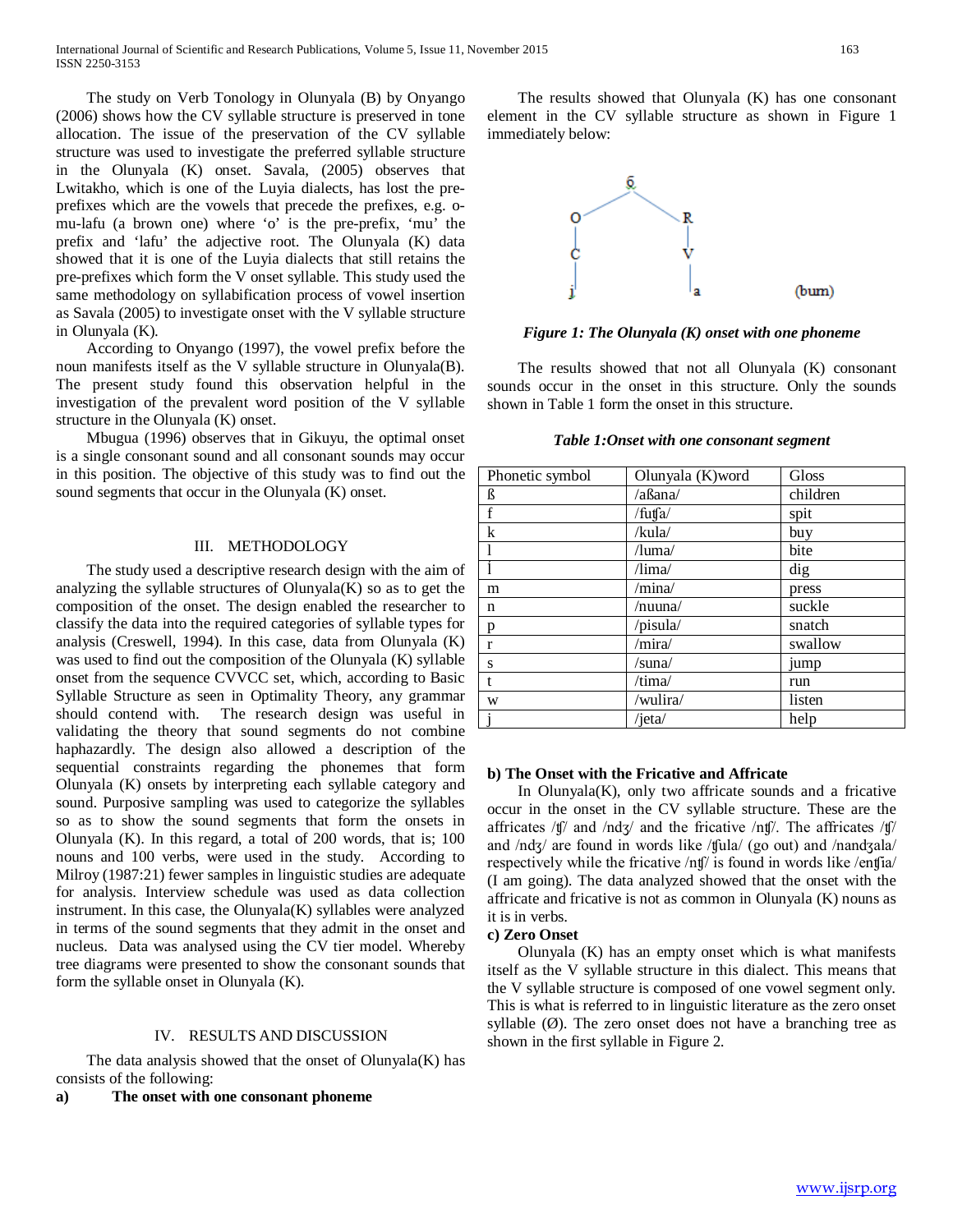

*Figure 2: Olunyala (K) Zero Onset Structure*

 From the data analysis, it was found that the zero onset is very rare at the beginning of basic Olunyala (K) verbs and only occurs in word initial position before pre-nasalized sounds like

 **a-ndika** (write) and **a-mba** come). Out of the fifty verbs sampled in this category, only two verbs ( 4% of the sample) , one disyllabic and the other trisyllabic, were seen to have zero onset at word initial position in basic verbs. The zero onset structure was not attested in polysyllabic verbs. It was also observed that the zero onset structure occurs as the second syllable in proper nouns as in /na**u**tutu/ (name of a person). It was observed that the zero onset is the optimal structure when it comes to common nouns. It occurs in the formation of all common nouns and at the beginning of all names of places. From the data analysis of one hundred nouns, only three, that is, 3% were found to start with an onset. However, names of places that are not originally of Olunyala (K) and those whose pronunciation has borrowed from English do not start with the zero onset structure. The zero onset is what manifests itself as the pre-fix before Olunyala (K) nouns.

# **d) The Onset with the Labiolizer**

 Currently scholars on Bantu languages, and in particular the Luyia cluster of languages are advancing the view of the existence of the CSV or CGC syllable structure in some dialects (Savala, 2005 and Nandelenga, 2013).

 In this research, we treat /w/ when it does not occur alone as an affricate and not as a separate component of the syllable in Olunyala (K). The CSV or CGV structure does not occur in Olunyala ( K) when one considers the following points:

- (a) The definition pertaining to an affricate
- (b) The constitution of a consonant cluster in English
- (c) A speaker of Olunyala (K) and generally Bantu speakers will insert a vowel when articulating an English consonant cluster

 While advancing the argument about the non-existence of the CCV ( CSV/CGV) syllable structure I Olunyala(K), this research notes that some languages, for example, Abkhazia, a Caucasian language in Russia, treats /w/ and /j/ as labiolizers ( Brakel, 1983). This is what this study is adopting and treating /w/ when it does not occur alone as a variant of the C which forms the onset of the Olunyala (K) syllable. In Abkhazia,  $/w/$  and  $/\gamma/$ are treated as features of the prime phonemes whenever they occur with them and are therefore distinguished as  $/h^w/$  or  $x/h^w/$ . A feature is an attribute that helps to define a phoneme; it may or may not show an independent phoneme (Travel, 1981). The following examples drawn from Twi and Olunyala (K) respectively, show that labiolization of /w/ is contrastive. In Twi, a Ghanaian language, the superscripting of /w/ to the sound /k/ in the word [aka], (somebody) has eaten, to have the word [ak $w$ a], a round -about way gives it a different meaning ( Laver, 1994:322). In Olunyala (K), [esa], a caterpillar, and  $[es^{\mathbf{w}}a]$ , termites are contrasitive because of the sound /w/. In this case we wish to adopt the definition by Travel (1981) to show a different phoneme which cannot be separated without changing the meaning and therefore enters as an onset of a syllable singly in Olunyala (K). This is similar to the English affricates; for example /ʧ/ as in the word [church].

The following Olunyala  $(K)$  words show that /w/ is an independent sound on its own:

|                | Olunyala (K) Word |
|----------------|-------------------|
| Gloss          |                   |
|                | wulira            |
| listen         |                   |
|                | wocha             |
|                | you are warming   |
|                | wicha             |
| you are coming |                   |
|                | owina             |
| a hole         |                   |

 However, when /w/ is attached to another sound segment as argued above, it, together with the new segment, acquires a different identity as an affricate and /w/ becomes labiolized. Phonetically, this affricate is then realized as secondary articulation with the lips brought forward and protruding (Roach,1983).

 Labiolization gives Olunyala( K) the seventeen labiolized phonemes below: This in essence gives the C onset element in the CV syllable structure

|           |              | <b>Sound</b> | word     |   |
|-----------|--------------|--------------|----------|---|
|           | <b>Gloss</b> |              |          |   |
|           |              | pw           | epwoni   | a |
| potato    |              |              |          |   |
|           |              | tw           | etwasi   | a |
| bull      |              |              |          |   |
|           |              | mw           | omwana   | a |
| child     |              |              |          |   |
|           |              | nw           | esinanwa |   |
|           | chin         |              |          |   |
|           |              | ngw          | engwe    |   |
|           | leopard      |              |          |   |
|           |              | <b>SW</b>    | swaka    |   |
|           | grind        |              |          |   |
|           |              | 1w           | lwana    |   |
|           | struggle     |              |          |   |
|           |              | fw           | fwala    |   |
|           | dress up     |              |          |   |
|           |              | rw           | erwanyi  |   |
|           | outside      |              |          |   |
|           |              | kw           | ekwena   | a |
| crocodile |              |              |          |   |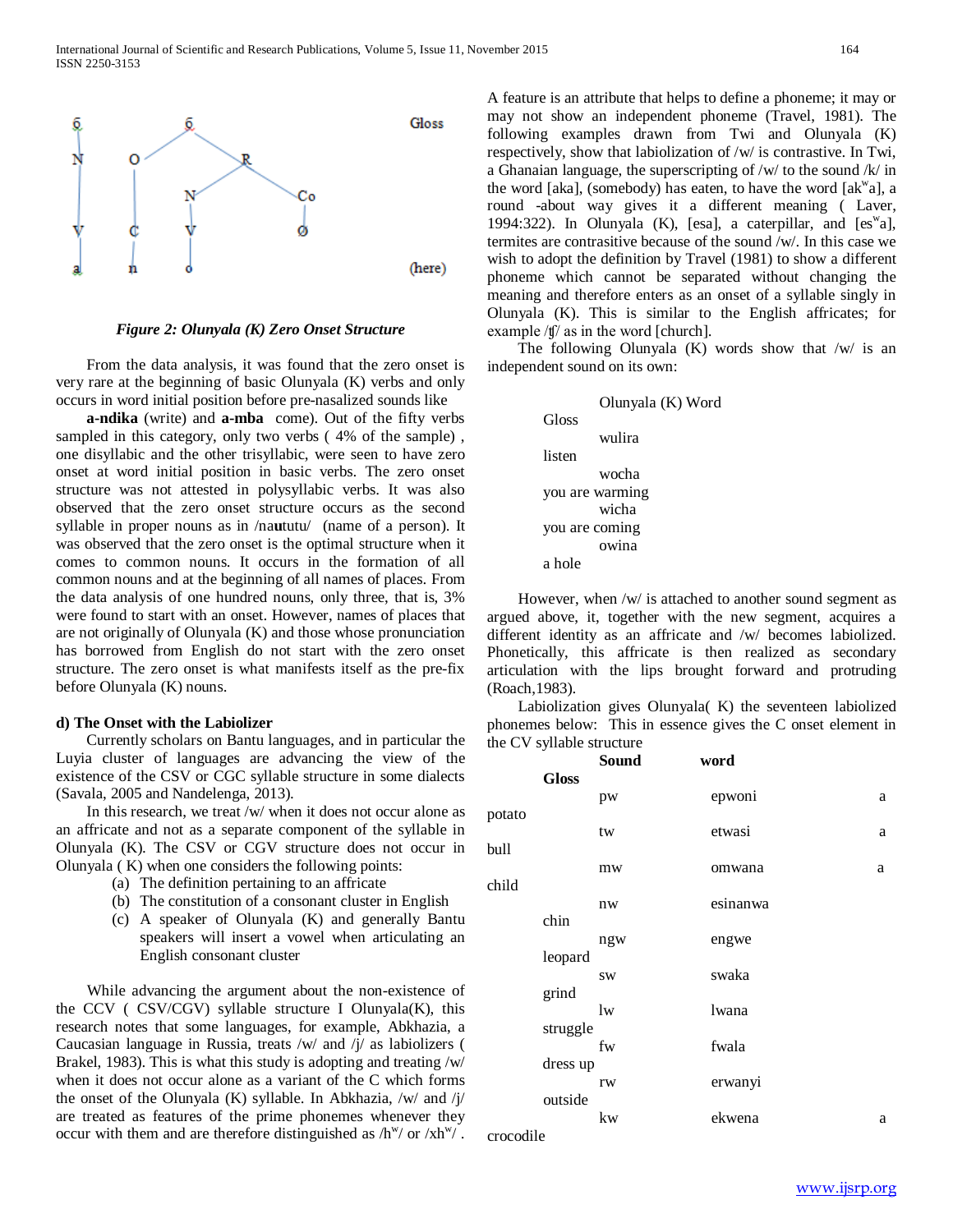

 The examples above show that the labiolizer gives the C element of the onset in the CV syllable structure and in Olunyala (K), the onset can have a consonant element that is internally complex by virtue of having more than one consonant as advanced in this study. An example of this structure is shown in figure 3.



**Figure 3: Three tier affricate with a labiolizer**

 In this study, the consonant with a labiolizer is treated as different phoneme because it is not realized as an allophone of the seventeen phonemes listed in appendix IV. In this case /w/ in Olunyala $(K)$  is not realized in the same way as the English  $[t]$ and  $[t^h]$ , which are unaspirated and aspirated respectively. Just like in English, Olunyala (K) also has aspirated and unaspirated phonemes for the same consonants with labiolizers, for example;  $/p/$  as in [opit[a] (type of bird and  $/p/$  as in [epit[a] a photo. Another example of allophonic occurrence in Olunyala(K) is shown using the phoneme /r/ and /l/. It was however observed that  $\frac{r}{a}$  and  $\frac{1}{a}$  do not always interchange in Olunyala(K) but when they do occur, they can be used interchangeably without affecting the meaning as in the words 'eriani' and 'eliani' (vegetables). Apart from Abkhaazian, Chinese, Korean and also Spanish exhibit phones that form different phonemes. For example in Korean, /tol/ means a stone while /to<sup>h</sup>l/ means a grain of rice and the therefore [to] and  $[t^h$ o] are treated as different phonemes in Korean and not allophones [\(http://.wikipedia.org/wiki/phoneme\)](http://.wikipedia.org/wiki/phoneme) 18/6/2015. It is from this argument that this study has adopted the type of branching trees shown in the following sections from Abkhaazia (Brakel 1983:77).

 The onset with one consonant and a labiolizer can be represented as shown in figure 4.



**Figure 4: Onset with one consonant and a labiolizer**

 Unlike Abkhaazian, in Olunyala (K) only one labiolizer occurs; that is, /w/ is predominant while /j/ occurs minimally. Table 2 shows the single sound segments that give rise to the seventeen labiolized sound segments discussed in section (d).

*Table 2: Olunyala (K)labiolized segments*

| - 7<br>. . |              |    | $\sim$<br>ш<br>--- | -4<br>$\cdots$<br>--        |                     |              | ີ      |            |           | $\mathbf{u}$            | 40<br>па |          | $+1$<br>11 U               |  |
|------------|--------------|----|--------------------|-----------------------------|---------------------|--------------|--------|------------|-----------|-------------------------|----------|----------|----------------------------|--|
| W<br>n     | <b>STATE</b> | ١W | W<br>$\sim$<br>ш   | W<br>$\sim$<br>$\mathbf{H}$ | W<br>$\overline{a}$ | $\mathbf{w}$ | W<br>ື | <b>TTP</b> | $\cdot w$ | W<br>--<br>$\mathbf{u}$ | 1W<br>па | ATI<br>v | $\sqrt{W}$<br>$-1$<br>11 V |  |

 From the study, it was observed that all the seventeen sounds, apart from  $\frac{r}{w}$  occur in the Olunyala $(K)$  syllable in all word positions.

# **e) The Onset with a Pre-nasalized Sound**

 The data analyzed showed that Olunyala (K) has an an onset with a prenasalized sound. In Olunyala (K), a pre-nasalized sounds /nd/, /ng/, and /mb/ can also take on a labiolizer to form different sounds as explained in section 6.4. The pre-nasalized sound and a labiolizer forms the kind of branching tree shown in figure 5.



# **Figure 5: The onset** w**ith a pre-nasalized sound and a labiolizer**

 The tree if figure 4 Shows that the two consonant elements /n/ and /d/ together with the labiolizer fuse into one to form one sound segment that forms the C element in the onset of the Olunyala(K) syllable.

# **f) The Onset with a Geminate**

 The data used in the study showed that Olunyala (K) has geminates. A geminate refers to the occurrence of the same consonant in the same syllable without the intervention of a vowel. This essentially means that in Olunyala(K) there is allophonic possibility of length in the C element . This is unlike English where length is only realized in the V element. Allophonic length was found in words like mmwalo (in the river), mmoni (in the eyes/face), essanda (guard) and ollunda ( type of shrub). Degemination in Olunyala(K) is a case of the two phonological processes of deletion and assimilation taking place. For example in the word 'mmwalo', the shortening of the two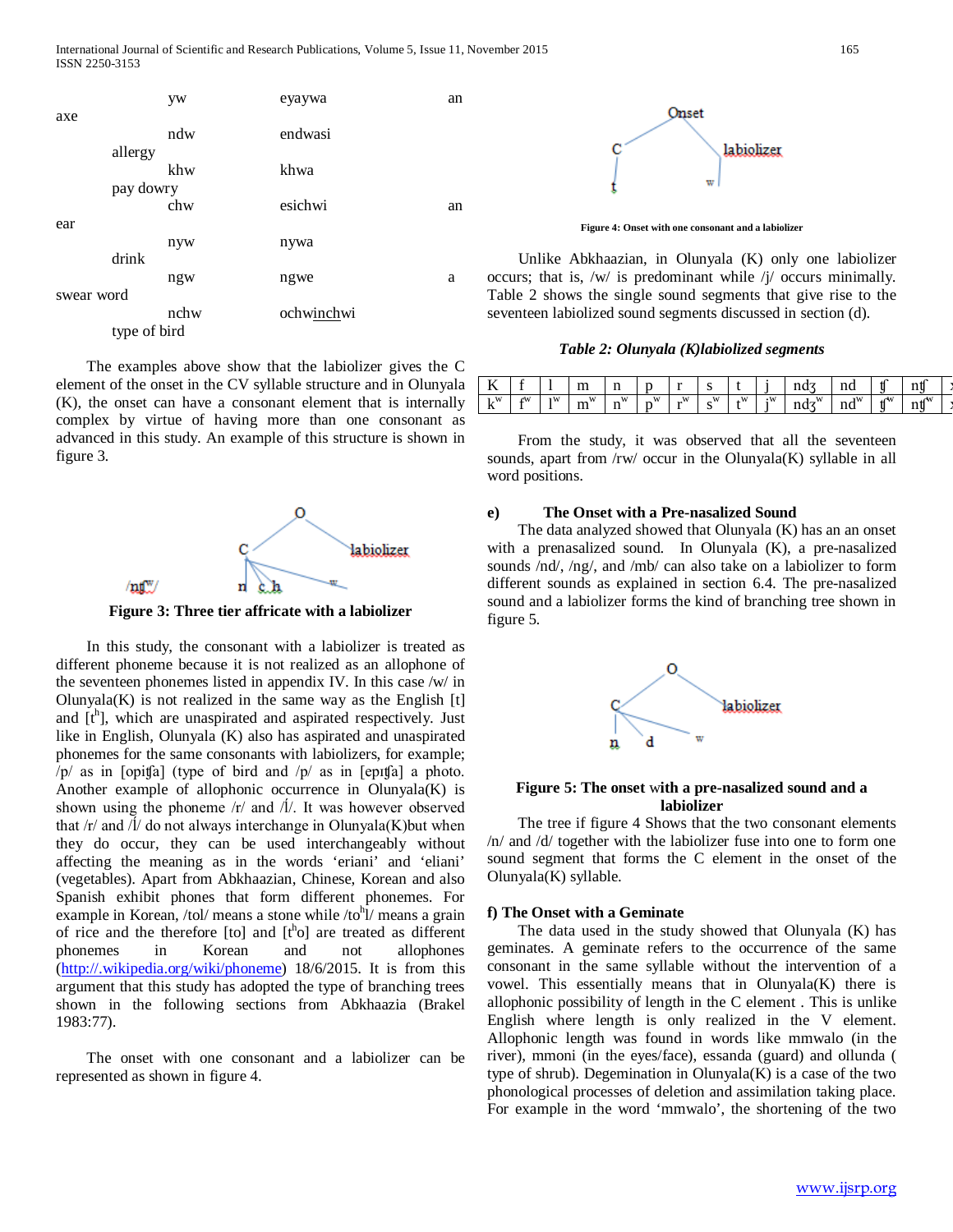consonants which typically should be in different syllables happens as shown in the following four steps:

- 1.  $mu + Omwalo$
- 2. mu  $+\emptyset$ mwalo
- 3. my + $\emptyset$ mwalo<br>4 mmwalo
- 4. mmwalo

 These four steps show that the vowels /u/ and /o/ initially intervened between the two consonants /m/ and /m/ because they were in different syllables. In the word 'mmwalo', the consonant /m/ comes from the locative prefix [mu] which means 'inside' The vowel /u/ is then deleted and the first consonant /m/, which is the onset in the initial syllable is assimilated to the onset in the second syllable, making it appear like a lengthened /m:/.

 In languages that have geminates, they do not occur in the onset; for example in Tamil (Gussenhoven and Jacobs 2005:156). The case is, however, different for Olunyala (K) in which geminates occur in the onset of the first syllable of the word. In languages like Tamil, syllabification is such that the geminate is divided over the coda of one and the onset of the next syllable as shown in figure 6.





# **Figure 6: Geminate syllabification(Tamil)**

 The kind of syllabification shown in figure 6 cannot occur in Olunyala (B) because it has open syllables and therefore no codas. Instead, geminates in Olunyala (B), like in Lithuanian, can be syllabified as shown in the skeletal tier and branching tree shown in Figure 7(a) and (b) respectively.



**Figure 7: Geminate syllabification Olunyala(K)**

 The mapping of individual vowel consonant elements on the skeletal tier showed that degemination occurs in Olunyla (K). Degemination is based on a rule that affects segment length. The degemination therefore, reduces consonant clusters (long vowels) to single consonants and thus, a single long consonant segment is shortened (Carr 1993: 130,210). Degemination is not a matter of deleting one of the two identical consonant segments, but rather, shortening a single long consonant. This shortening of a long segment is represented as deletion of a timing slot on the CV tier. The shortening of the long consonant effectively conforms to the phonotactics of Olunyala (K) by having a single C and thus the CV structure. The degemination rule which shortens a long consonant and therefore giving it a single slot on the skeletal tier is as in Figure 8.



(where y is some feature specification)

# **Figure 8: Shortening of a geminate**

 The occurence of inserting a vowel after the consonant element would easily take place as discussed in section 6.4 on the onset with a labiolizer, but in this case, it does not happen, hence the occurrence of a geminate consonant. In Olunyala $(K)$ , degemination makes the word *essanda* to have three syllables as opposed to the common occurrence in which a vowel would be inserted after the initial /s/ to make the syllables conform to the phonotactics of this dialect. The insertion of the vowel in the onset of the second syllable would make the noun essanda to have four syllables instead of three. From the data collected, only